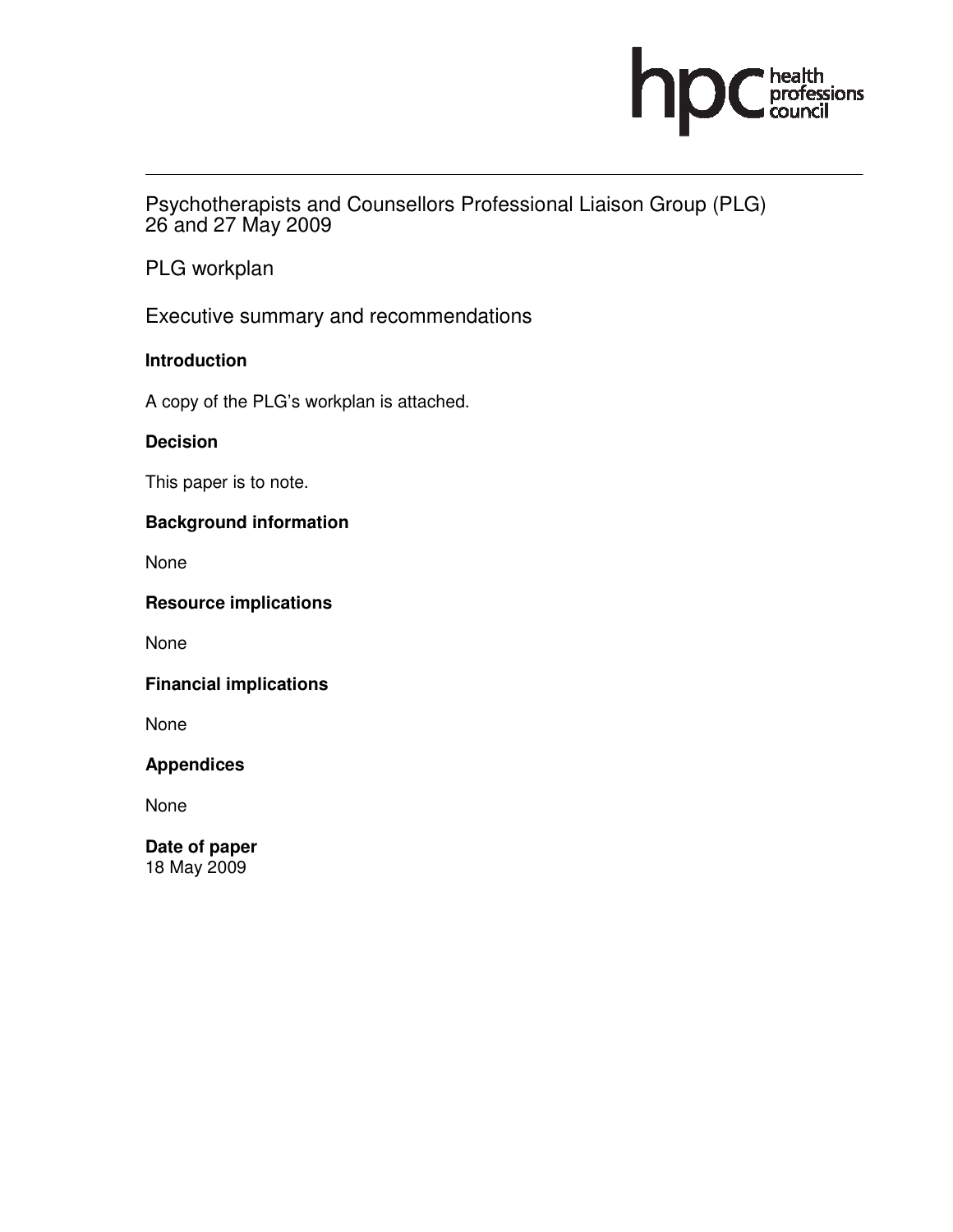**Psychotherapists and Counsellors Professional Liaison Group (PLG) Workplan** 

### **1. PLG sponsor**

The Council

## **2. PLG Mission Statement / Terms of reference**

To investigate and make recommendations to the Council on the future regulation of counselling and psychotherapy. The group should discuss and recommend the following:

- Structure of the Register
- Protected title(s)
- Voluntary register transfer and Grandparenting arrangements
- Standards of Proficiency
- Standards of Education and Training

The group should also collect information about potential registrant numbers, voluntary registers and existing education and training programmes.

At the chair's discretion, the group may wish to consider and make recommendations about other matters which are relevant to the statutory regulation of psychotherapists and counsellors, but which do not fall under these headings.

The group's recommendations will inform the Council's recommendations to the Secretary of State for Health.

### **3. Meetings**

The timetable allows for five meetings.

### **4. Membership**

The membership of the PLG has been determined.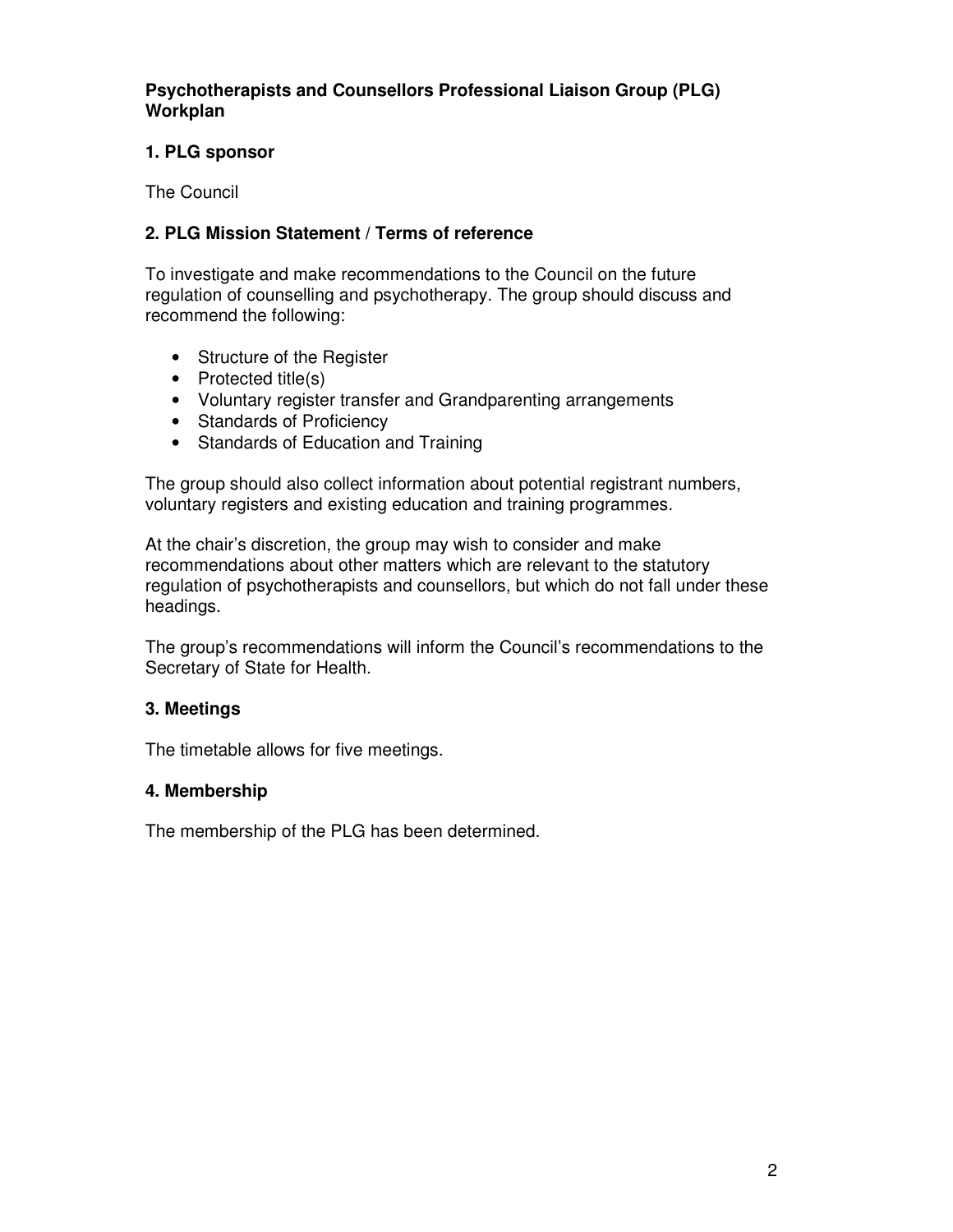## **5. Timetable and plan of activities**

This section consists of an updated timetable, which now incorporates the PLG timetable and an indicative timetable for subsequent work, together with a plan of activities, incorporating the topics considered at each meeting of the PLG.

#### **Indicative timetable**

This is an indicative timetable, incorporating milestones so far. The dates in this timetable may be subject to change.

- Call for Ideas, July to October 2008
- Professional Liaison Group meetings
	- $\circ$  1<sup>st</sup> meeting, 4 December 2008
	- $\circ$  2<sup>nd</sup> meeting, 28 and 29 January 2009
	- o 3rd meeting, 3 and 4 March 2009
	- $\circ$  4<sup>th</sup> meeting, 29 April 2009
	- $\circ$  5<sup>th</sup> meeting, 26 and 27 May 2009
- Report to the HPC Council, 6 July 2009
- Consultation on the HPC's recommendations to the Secretary of State for Health and Ministers in the devolved administrations, July to October 2009
- Reconvened meeting of the Professional Liaison Group to discuss standards of proficiency / threshold level for entry responses, Date TBC, November 2009
- HPC Council considers responses to the consultation and finalises recommendations to the Secretary of State for Health and Ministers in the devolved administrations, 10 December 2009
- Process begins to seek information from voluntary registers in order to make recommendations about register transfers, January 2010